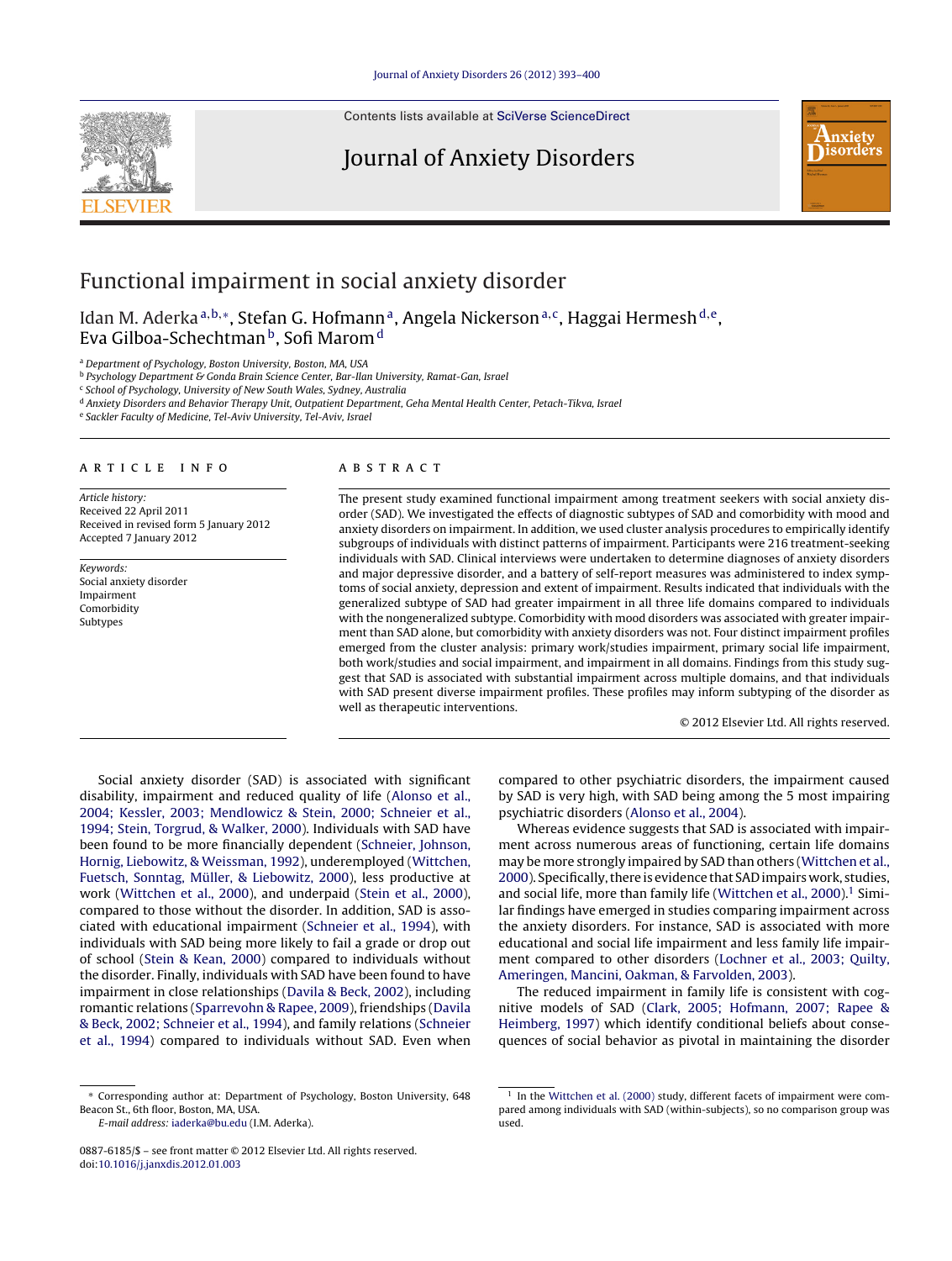(e.g., "If I disagree with someone, they will reject me", "If people get to know me, they won't like me"). In a family context, these beliefs may not be as prevalent as in other life domains and thus may not result in enhanced processing of the self as a social object. In addition, exposure to feared social situations reduces SAD symptoms (e.g., [Clark,](#page--1-0) [2005\)](#page--1-0) and one usually interacts with family members often, potentially leading to reduced symptoms and impairment in the family context.

Several factors have been found to affect functional impairment among individuals with SAD. There is evidence to suggest that individuals with the generalized subtype of SAD have greater impairment compared to individuals with the nongeneralized subtype2 ([Kessler,](#page--1-0) [Stein,](#page--1-0) [&](#page--1-0) [Berglund,](#page--1-0) [1998;](#page--1-0) [Stein](#page--1-0) [&](#page--1-0) [Kean,](#page--1-0) [2000;](#page--1-0) [Stein](#page--1-0) et [al.,](#page--1-0) [2000;](#page--1-0) [Wittchen,](#page--1-0) [Stein,](#page--1-0) [&](#page--1-0) [Kessler,](#page--1-0) [1999\).](#page--1-0) Specifically, individuals with the generalized subtype report greater dysfunction in work, other daily activities, interpersonal relationships, and school, compared to individuals with nongeneralized SAD ([Stein](#page--1-0) [&](#page--1-0) [Kean,](#page--1-0) [2000\).](#page--1-0) Other studies have suggested that the generalized subtype is associated more with fear of interpersonal situations, whereas the nongeneralized subtype is associated more with fear of performance situations ([Cox,](#page--1-0) [Clara,](#page--1-0) [Sareen,](#page--1-0) [&](#page--1-0) [Stein,](#page--1-0) [2008;](#page--1-0) [Stemberger,](#page--1-0) [Turner,](#page--1-0) [Beidel,](#page--1-0) [&](#page--1-0) [Calhoun,](#page--1-0) [1995\).](#page--1-0) When considered in the context of impairment, these patterns of symptoms may suggest that social impairment may be more pronounced in the generalized subtype whereas work and academic impairment may be more pronounced in the nongeneralized subtype. In addition, several studies have found that comorbidity with major depressive disorder is associated with increased impairment among individuals with primary anxiety disorders ([Barrera](#page--1-0) [&](#page--1-0) [Norton,](#page--1-0) [2009;](#page--1-0) [Bourland](#page--1-0) et [al.,](#page--1-0) [2000;](#page--1-0) [Lochner](#page--1-0) et [al.,](#page--1-0) [2003\)](#page--1-0) but comorbidity with additional anxiety disorders is not ([Norberg,](#page--1-0) [Calamari,](#page--1-0) [Cohen,](#page--1-0) [&](#page--1-0) [Riemann,](#page--1-0) [2008;](#page--1-0) [Norberg,](#page--1-0) [Diefenbach,](#page--1-0) [&](#page--1-0) [Tolin,](#page--1-0) [2008\).](#page--1-0)

One potential explanation for increased impairment when SAD is comorbid with mood but not anxiety disorders, may be related to the structure of anxiety and depression. According to the tripartite model of anxiety and depression [\(Clark](#page--1-0) [&](#page--1-0) [Watson,](#page--1-0) [1991;](#page--1-0) [Watson,](#page--1-0) [Clark,](#page--1-0) et [al.,](#page--1-0) 1995; Watson, Weber, et al., [1995\),](#page--1-0) depression and anxiety have common factors (e.g., negative affect), but also unique factors (e.g., hyperarousal for anxiety and anhedonia for depression). Thus, the combination of anxiety and depression may include symptoms from all three factors, thus increasing the impairment, whereas comorbidity of anxiety disorders may include symptoms from only two of the factors (i.e., negative affect and hyperarousal). This may result in the increased impairment in comorbid anxiety and depression.

The present study builds on previous research by examining impairment associated with SAD in a treatment-seeking population. First, we investigated the phenomenology of impairment, as well as its relationship to diagnostic subtypes of SAD and comorbid conditions. Second, we used cluster analysis to identify empirically based and clinically meaningful groups of treatment seekers with differing impairment patterns. This can provide important information regarding the nature and extent of the impairment associated with SAD, and may inform the development of intervention strategies.

We hypothesized that (a) individuals with SAD would have higher levels of work/studies and social life impairment compared to family life impairment, (b) individuals with the generalized subtype of SAD would have greater overall impairment compared to individuals with the nongeneralized subtype, (c) individuals with the generalized subtype would have greater impairment in

social life compared to work/studies and family life, and individuals with the nongeneralized subtype would have greater impairment in work/studies compared to social life and family life and (d) comorbidity with mood (but not anxiety) disorders would be associated with higher impairment levels. Finally, we explored whether treatment-seekers could be divided into empirically supported groups with different impairment profiles.

#### **1. Method**

#### 1.1. Participants

The sample included 216 individuals who sought treatment at the Anxiety Disorders Unit at Geha Mental Health Center in Israel over a four-year period. The unit is part of a psychiatric hospital which provides cognitive behavioral treatments for outpatients with anxiety disorders. All participants were diagnosed with primary SAD according to DSM-IV criteria, using the Mini International Neuropsychiatric Interview (MINI; [Sheehan](#page--1-0) et [al.,](#page--1-0) [1998\).](#page--1-0) The mean age of participants was 35.26 years ( $SD = 10.06$ ), and the mean age of onset of SAD was  $12.42$  (SD = 7.19). Thus, participants had SAD for an average of 22.84 years (SD = 12.20) prior to seeking treatment. Over half of the participants ( $n = 120$ ; 55.56%) had a comorbid diagnosis in addition to primary SAD, with 88 (40.74%) having an anxiety disorder and 49 (22.69%) having a mood disorder. Of the total sample, 175 participants (81.02%) had the generalized subtype of SAD, and 41 (18.98%) had the nongeneralized subtype.

Participants were included in the present study if they were between 18 and 60 years of age, had sufficient knowledge of the Hebrew language, and did not have a current or past history of psychosis.

#### 1.2. Procedure

To establish diagnoses, participants were interviewed using the MINI by Ph.D.-level clinical psychologists or experienced graduate psychology students. The sub-diagnosis of generalized social phobia was based on DSM-IV criteria. Participants were diagnosed as suffering from the generalized subtype if they demonstrated fears and avoidance in most social situations. Otherwise, they were diagnosed as suffering from the non-generalized subtype.<sup>3</sup> The diagnoses made by graduate students in the clinic have been found to be reliable and valid in a pilot study comparing them to those of a senior psychologist and a senior psychiatrist ( $\kappa$  = 0.92; [Marom,](#page--1-0) [Gilboa-Schechtman,](#page--1-0) [Aderka,](#page--1-0) [Weizman,](#page--1-0) [&](#page--1-0) [Hermesh,](#page--1-0) [2009\).](#page--1-0)

Following the interview, participants who met criteria for SAD were approached by a research assistant. The assistant provided information about the study and offered participants to take part. Participants signed informed consent forms to indicate their willingness to participate in the study. Participants then filled out a battery of self-report questionnaires.

#### 1.3. Measures

The Mini International Neuropsychiatric Interview (MINI; [Sheehan](#page--1-0) et [al.,](#page--1-0) [1998\).](#page--1-0) The MINI is a widely used structured diagnostic interview based on DSM-IV criteria. It has been validated in relation to the Structured Clinical Interview for DSM (SCID) and the Composite

<sup>&</sup>lt;sup>2</sup> Generalized SAD is assigned when individuals demonstrate fears and avoidance in most social situations. Nongeneralized SAD is assigned when individuals demonstrate fears and avoidance in several circumscribed situations.

 $^3\,$  Because the definition of diagnostic subtypes in the DSM is not quantitative, we also used an established cutoff point on the LSAS (LSAS = 60) to assign generalized and nongeneralized specifiers.We chose 60 on the LSAS as it has been found to be the ideal cutoff point in two independent studies [\(Mennin](#page--1-0) et [al.,](#page--1-0) [2002;](#page--1-0) [Rytwinski](#page--1-0) et [al.,](#page--1-0) [2009\).](#page--1-0) Results using the quantitative cutoff were identical to those obtained with the DSM-based diagnosis. Therefore we only report results based on DSM criteria.